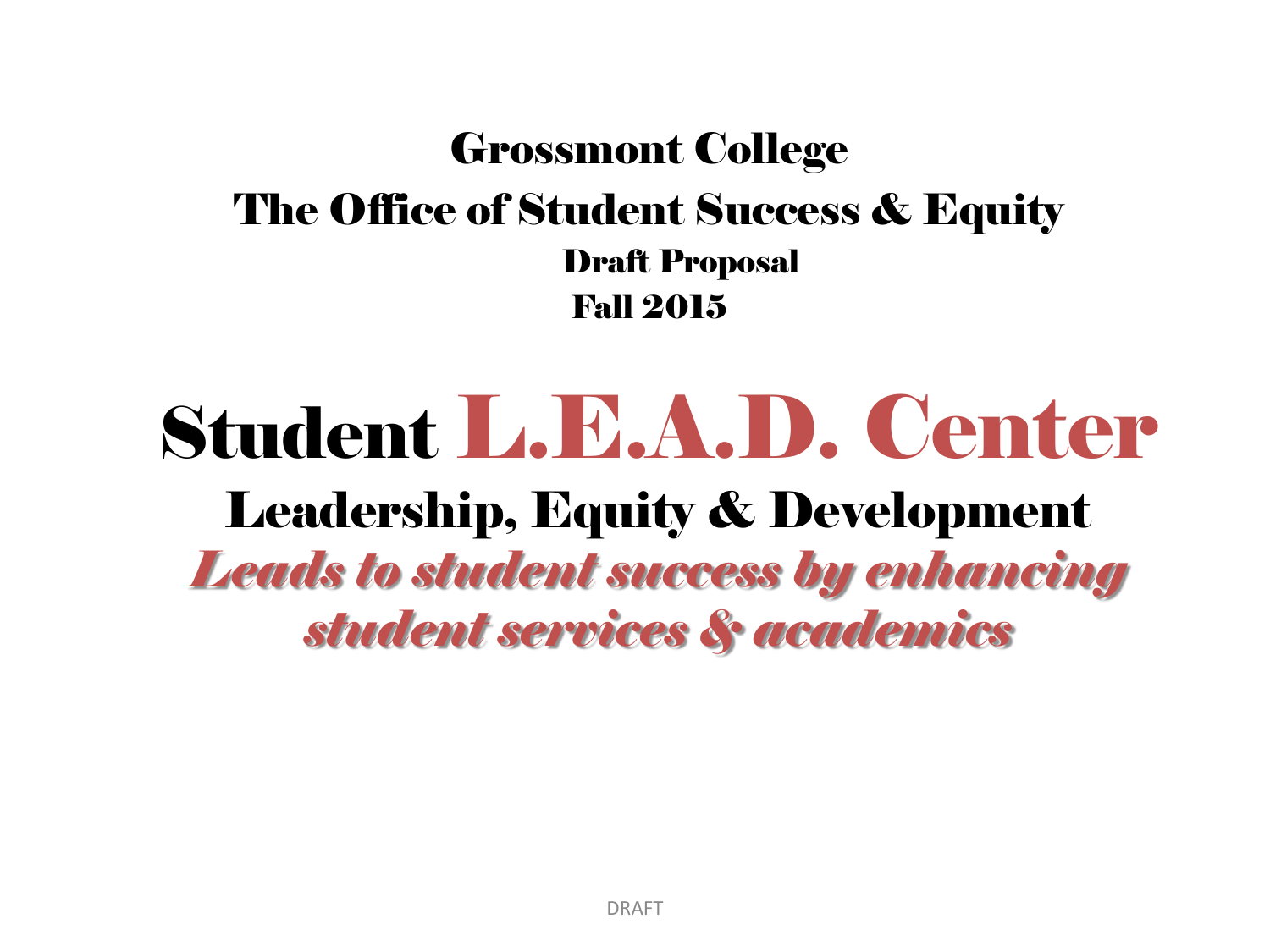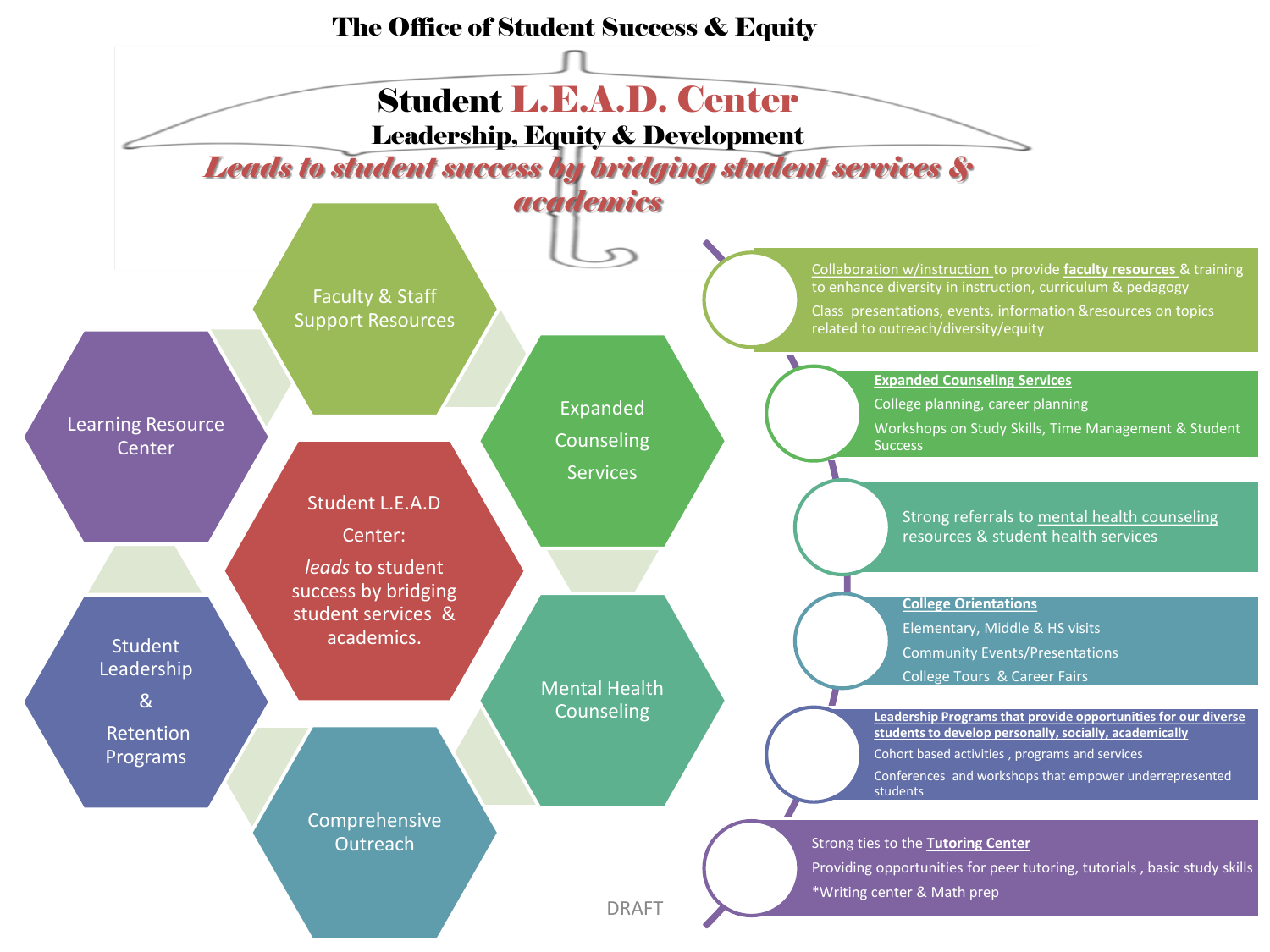## The L.E.A.D. Center Experience...

Enhances the education of historically disadvantaged populations by providing professional expertise, advocacy & access to resources that ensure student success.



\* 1 FT Student Equity Coordinator (S-I) proposed to coordinate the LEAD Center & Retention Programs.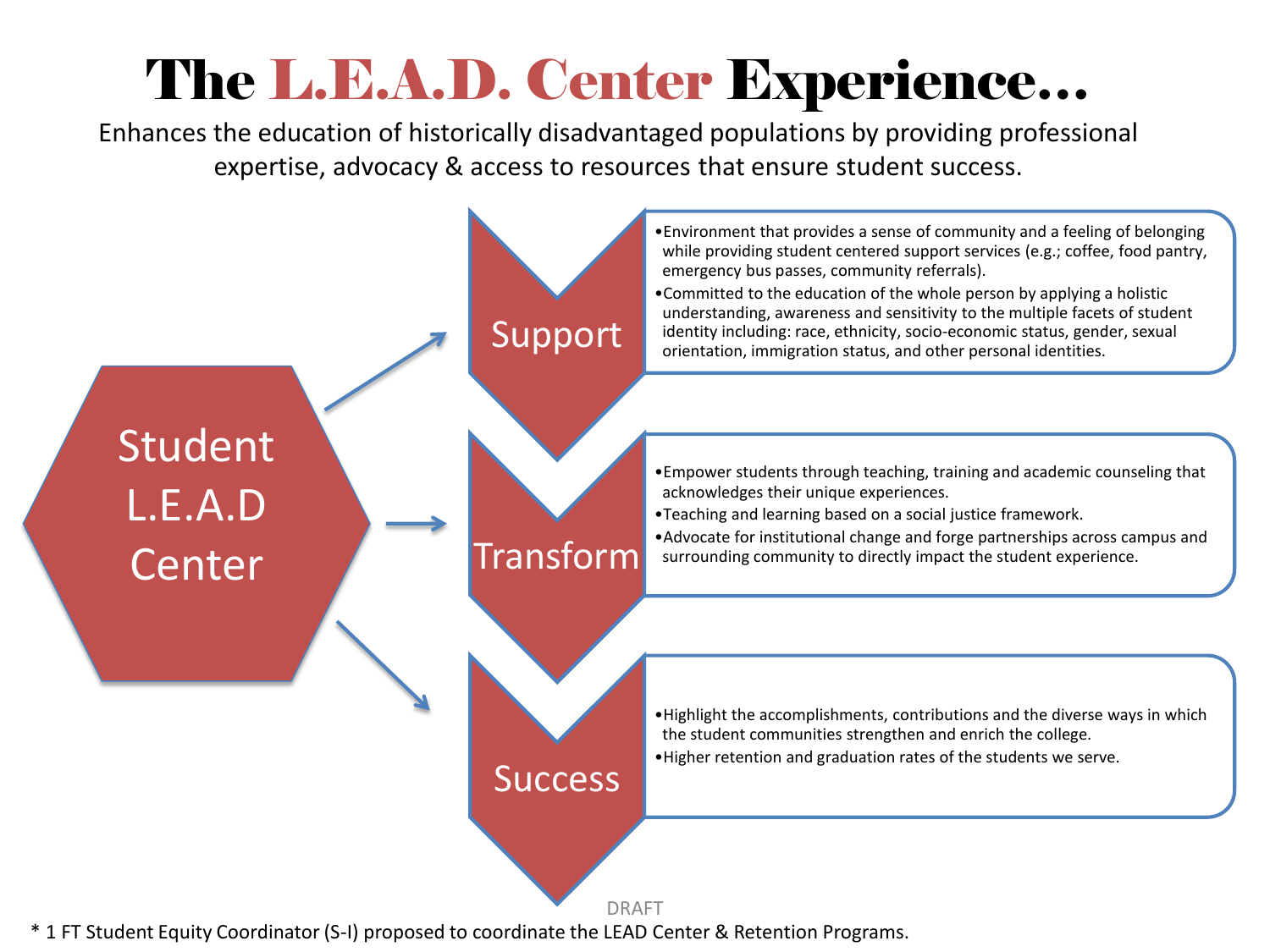### The L.E.A.D. Center Retention Programs

Student Leadership & Retention Programs

Student Ambassador Program & Cohort based mentoring programs

*Opportunities for collaboration with faculty & staff* 

All formalized programs will include components of academic success tools, workshops (e.g., financial aid literacy) conferences and social justice education & training

Opportunity to collaborate & participate with Student Clubs as it relates to student ethnic/ race/gender/LGTBQIA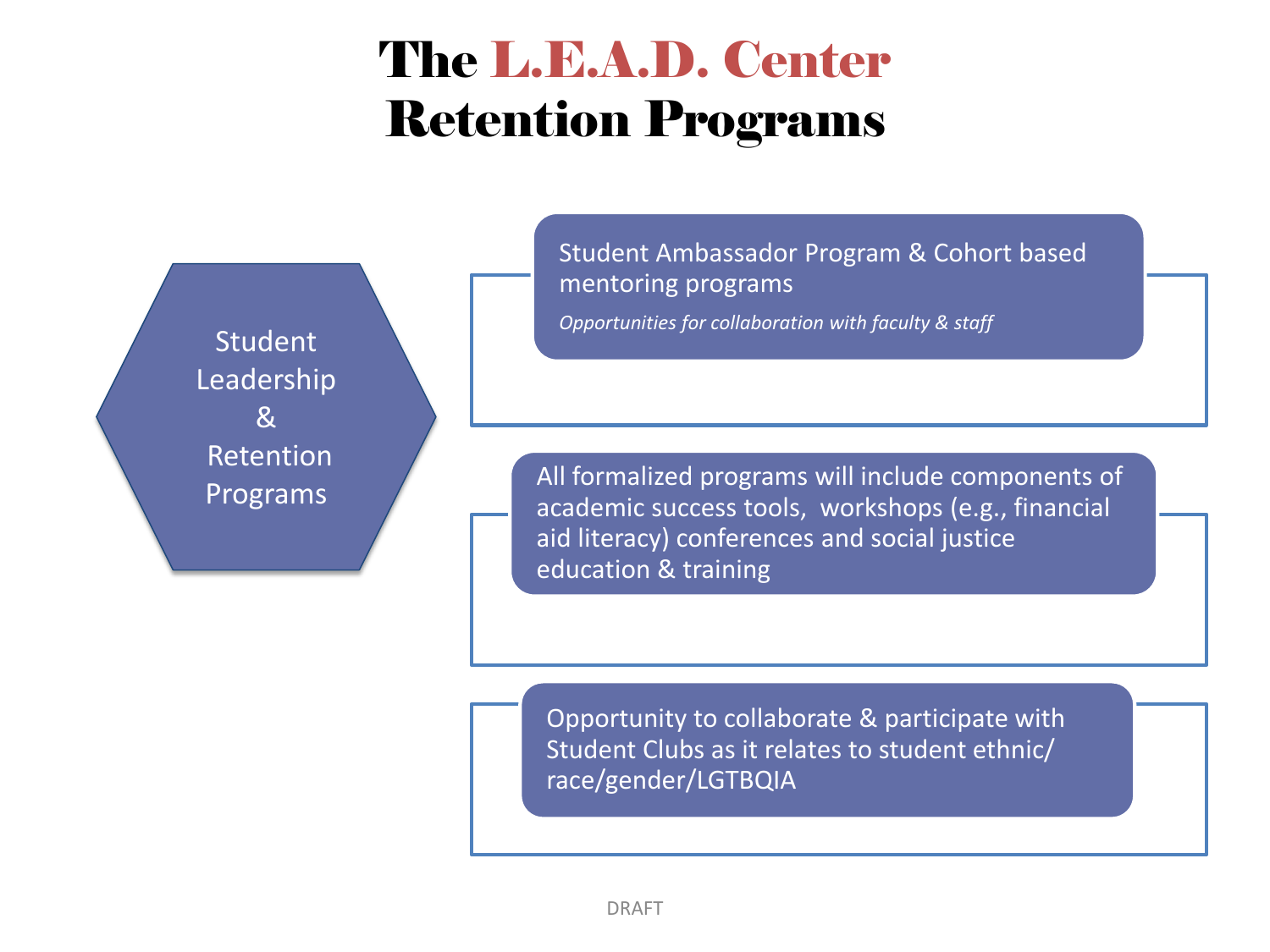## The L.E.A.D. Center Outreach activities and programs…



\*1 FT Student Success Coordinator (S-I) proposed as the Outreach staff member. DRAFT